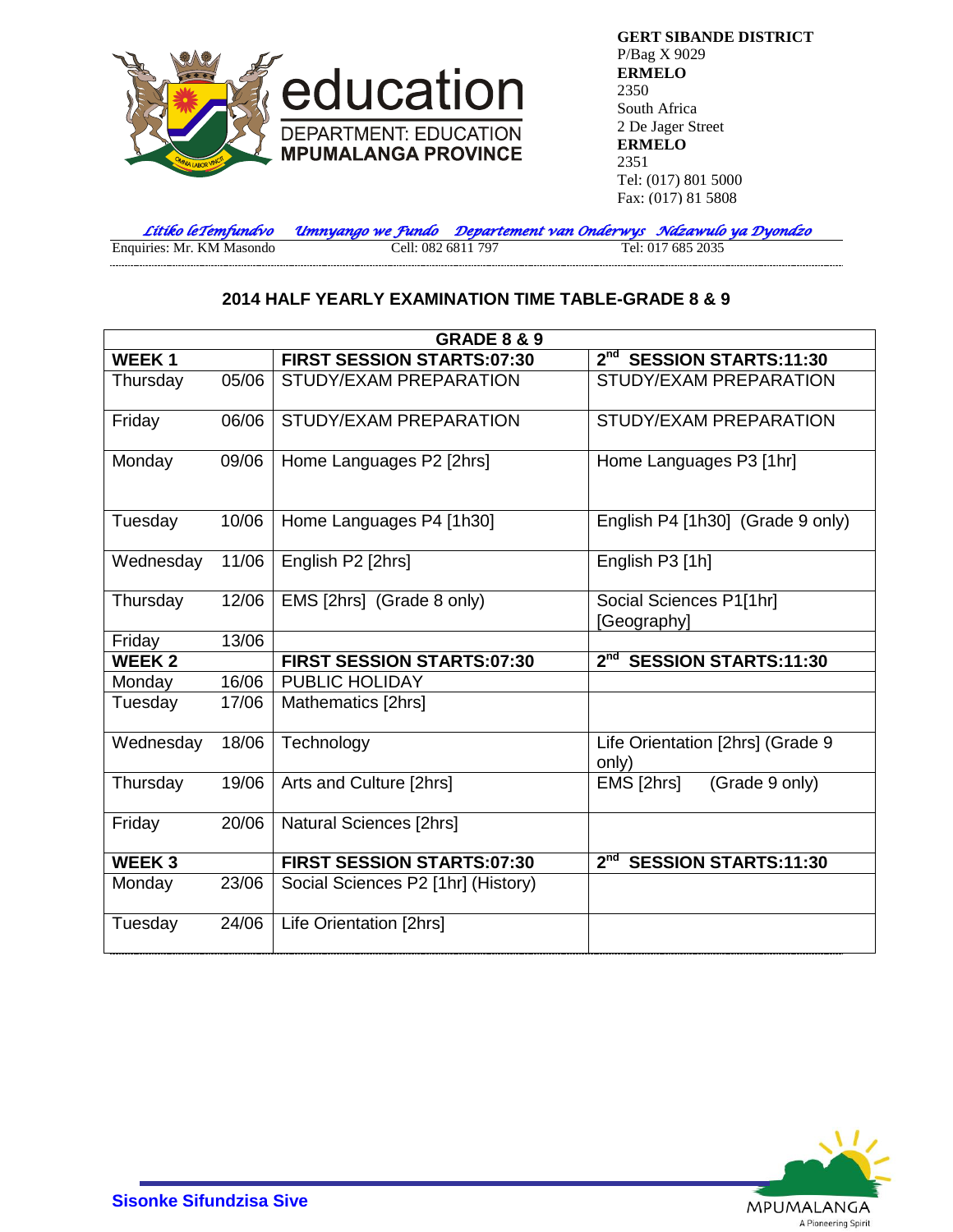| <b>GRADE 10</b> |       |                                          |                                                |  |  |
|-----------------|-------|------------------------------------------|------------------------------------------------|--|--|
| <b>WEEK1</b>    |       | <b>FIRST SESSION STARTS:07:30</b>        | 2 <sup>nd</sup> SESSION STARTS:11:30           |  |  |
| Thursday        | 05/06 | African Languages P3 [3h]                | Tourism[2h]                                    |  |  |
| Friday          | 06/06 | CAT/IT(Theory) [3h]                      | Life orientation[2h]                           |  |  |
|                 |       | EGD [3h]                                 |                                                |  |  |
| Monday          | 09/06 | English 1 <sup>st</sup> Add. Lang P1[2h] | CAT/IT (practical) [3h]                        |  |  |
|                 |       | English HL P1[2h]                        |                                                |  |  |
| Tuesday         | 10/06 | Economics P1 [1.5h]                      | English 1 <sup>st</sup> Add. Lang P3[2h]       |  |  |
|                 |       | Agricultural Technology [2h]             |                                                |  |  |
| Wednesday       | 11/06 | Life Sciences [2.5h]                     | African Languages P1 [2h]                      |  |  |
| Thursday        | 12/06 | Accounting [2h]                          | Agricultural Sciences [2.5h]                   |  |  |
|                 |       | Visual Art/Design [2h]                   | Mechanical Technology [2.5h]                   |  |  |
| Friday          | 13/06 | Mathematics P1 [2h]                      | Hospitality Studies [3h]                       |  |  |
|                 |       | Mathematical Literacy P1[1h]             | Consumer Studies [3h]                          |  |  |
|                 |       |                                          | Electrical Technology [3h]                     |  |  |
| <b>WEEK 2</b>   |       | <b>FIRST SESSION STARTS:07:30</b>        | 2 <sup>nd</sup> SESSION STARTS:11:30           |  |  |
| Monday          | 16/06 | PUBLIC HOLIDAY                           |                                                |  |  |
| Tuesday         | 17/06 | Physical Sciences P1[2h]                 | English FAL, HL P2[2.5h]                       |  |  |
|                 |       |                                          | English HL P2[2.5h]                            |  |  |
| Wednesday       | 18/06 | <b>Business Studies [2h]</b>             | Mathematical Literacy P2[1h]                   |  |  |
|                 |       |                                          | Mathematics P2 [2h]                            |  |  |
| Thursday        | 19/06 | History [2.5h]                           | African Languages P2 [2.5]                     |  |  |
|                 |       | Civil Technology [2h]                    |                                                |  |  |
| Friday          | 20/06 | Economics P2 [1h]                        | Afrikaans FAL, SAL, HL P1 [2h]                 |  |  |
|                 |       | Agricultural Management Practice [2h]    |                                                |  |  |
| <b>WEEK3</b>    |       | <b>FIRST SESSION STARTS:07:30</b>        | 2 <sup>nd</sup><br><b>SESSION STARTS:11:30</b> |  |  |
| Monday          | 23/06 | Geography P1[2h]                         | Geography P2[1.5h]                             |  |  |
| Tuesday         | 24/06 | Physical Sciences P2[2h]                 | Afrikaans FAL, SAL, HL P2 [2h]                 |  |  |

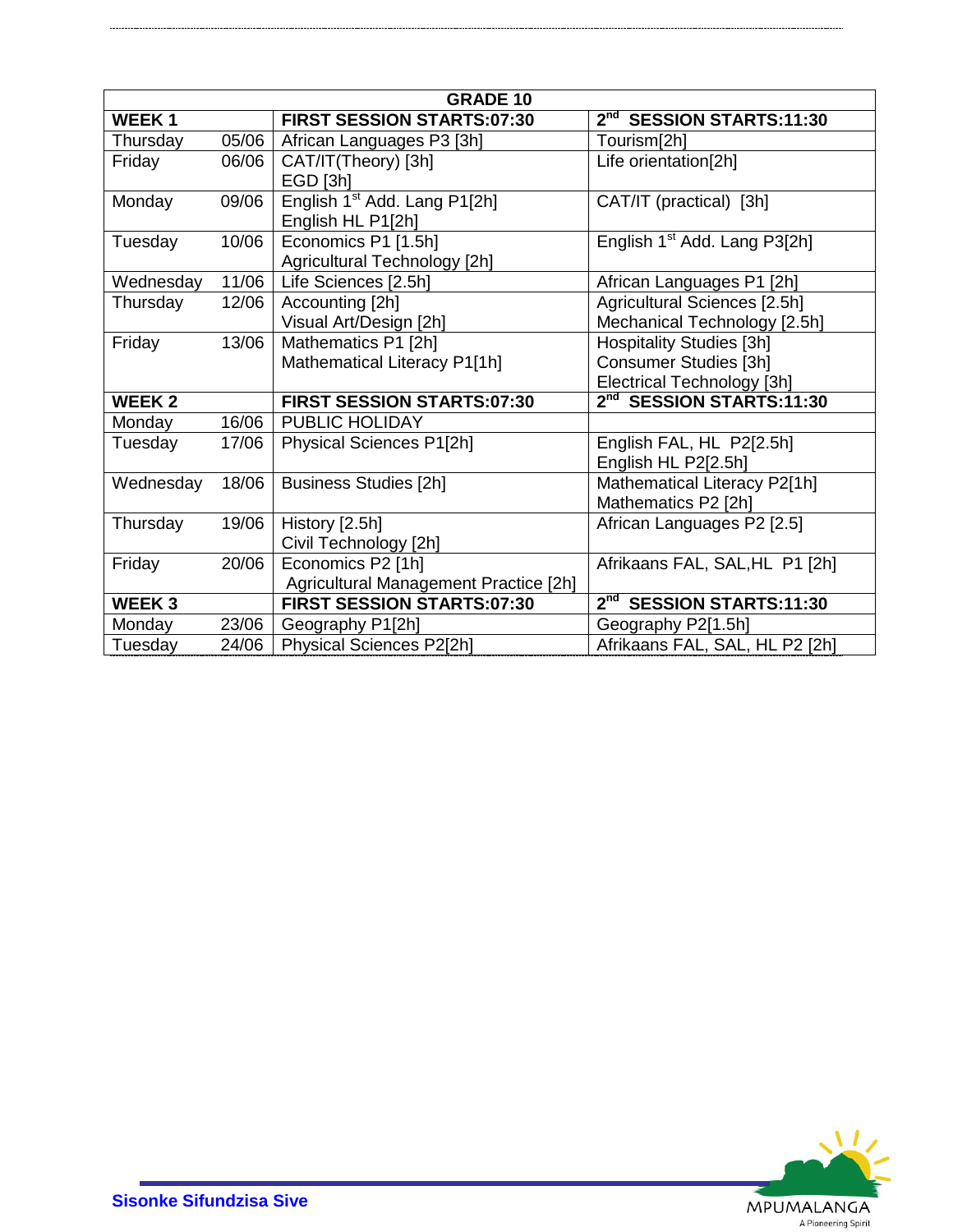| <b>GRADE 11</b>   |       |                                             |                                            |  |  |
|-------------------|-------|---------------------------------------------|--------------------------------------------|--|--|
| WEEK <sub>1</sub> |       | FIRST SESSION STARTS:07:30                  | 2 <sup>nd</sup> SESSION STARTS:11:30       |  |  |
| Thursday          | 05/06 | African Languages P3 [3h]                   | Afrikaans FAL, SAL P1 [2h]                 |  |  |
| Friday            | 06/06 | Afrikaans FAL, SAL P2 [2h]                  | African Languages P1 [2]                   |  |  |
| Monday            | 09/06 | Mathematics P1 [2h]                         | CAT/IT(Theory) [3h]                        |  |  |
|                   |       | Mathematical Literacy P1[1.5h]              | EGD [3h]                                   |  |  |
| Tuesday           | 10/06 | English 1 <sup>st</sup> Add. Lang P1[2h]    | Life Sciences [2.5h]                       |  |  |
| Wednesday         | 11/06 | Physical Sciences P1[3h]                    | Economics P1 [1.5h]                        |  |  |
| Thursday          | 12/06 | <b>Business Studies [3h]</b>                | Tourism [2.5h]                             |  |  |
|                   |       | Visual Art/Design [2h]                      | Mechanical Technology [2.5h]               |  |  |
| Friday            | 13/06 | Mathematics P2 [2h]                         | <b>Hospitality Studies [3h]</b>            |  |  |
|                   |       | Mathematical Literacy P2 [1.5h]             | Consumer Studies [3h]                      |  |  |
|                   |       |                                             | Electrical Technology [3h]                 |  |  |
| <b>WEEK2</b>      |       | <b>FIRST SESSION STARTS:07:30</b>           | 2 <sup>nd</sup> SESSION STARTS:11:30       |  |  |
| Monday            | 16/06 | PUBLIC HOLIDAY                              |                                            |  |  |
| Tuesday           | 17/06 | Physical Sciences P2 [3h]                   | English 1 <sup>st</sup> Add. Lang P2[2.5h] |  |  |
|                   |       |                                             | English HL P2[2.5h]                        |  |  |
| Wednesday         | 18/06 | English 1 <sup>st</sup> Add. Lang P3 [2.5h] | History [3h]                               |  |  |
|                   |       |                                             | Agricultural Technology [2h]               |  |  |
| Thursday          | 19/06 | Economics P2 [1.5h]                         | African Languages P2 [2.5]                 |  |  |
|                   |       | Civil Technology [2h]                       |                                            |  |  |
| Friday            | 20/06 | CAT/IT (practical) [3h]                     | Agricultural Sciences [2.5h]               |  |  |
|                   |       | Tourism [2h]                                |                                            |  |  |
| <b>WEEK3</b>      |       | FIRST SESSION STARTS:07:30                  | 2 <sup>nd</sup> SESSION STARTS:11:30       |  |  |
| Monday            | 23/06 | Accounting [3h]                             | Life orientation [2h]                      |  |  |
|                   |       | Agricultural Management Practice [2h]       |                                            |  |  |
| Tuesday           | 24/06 | Geography P1[3h]                            | Geography P2 [1.5h]                        |  |  |
|                   |       |                                             |                                            |  |  |

## **2014 HALF YEARLY EXAMINATION TIME TABLE-GRADE 11**